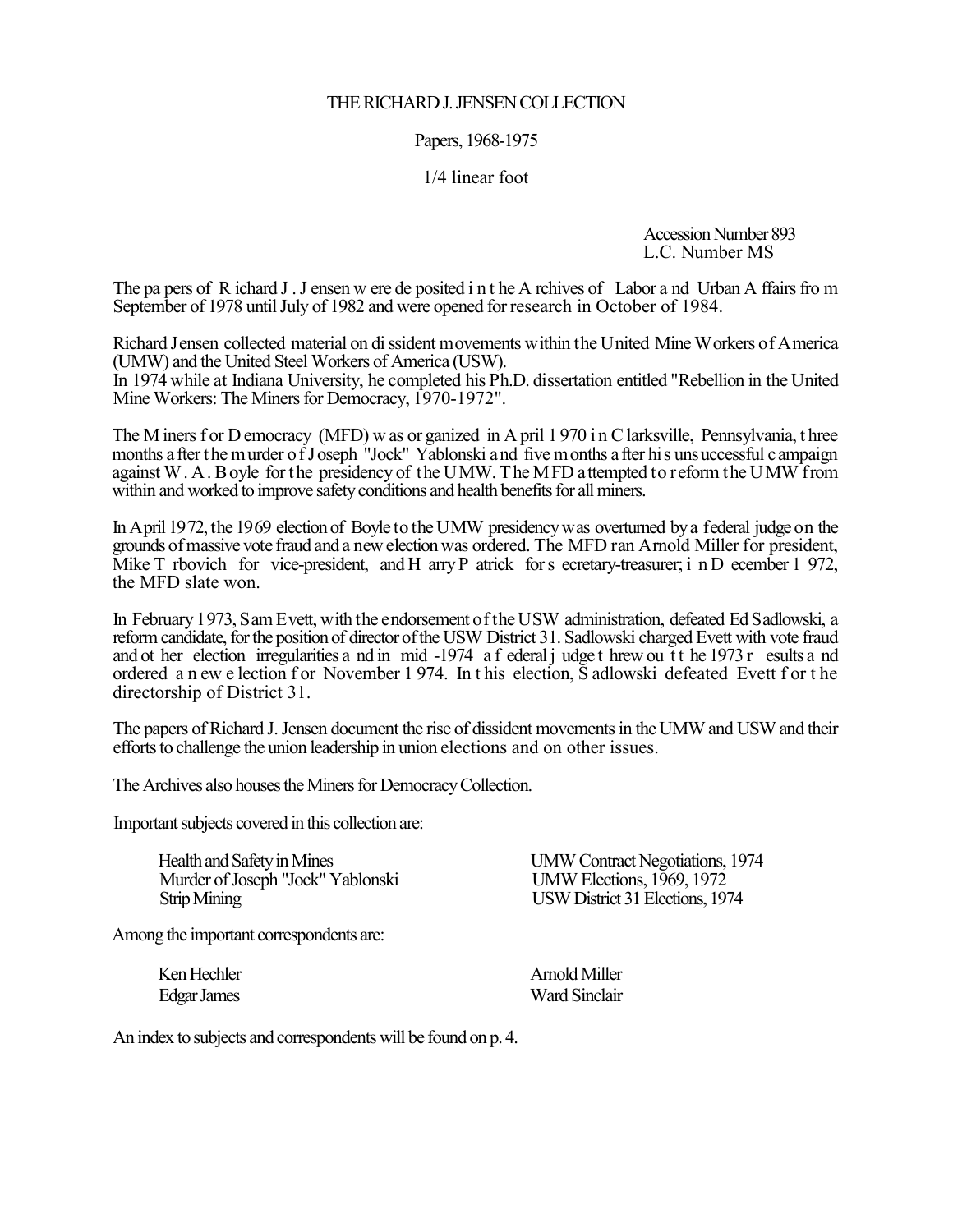-2-

#### Contents

# 1/2 manuscript box

Series I, Dissident Movements, 1968-1975, Box 1:

Correspondence, leaflets, clippings an d o ther m aterial co llected b y Richard Jensen w hile doi ng work on his Ph.D. dissertation on the United Mine Workers. Included in this series is information on t he 1969 a nd 1972 e lections f or president of the U MW, c orruption i n t he U MW, the murder of Joseph "Jock" Yablonski, the 1974 contract negotiations between the UMW and the Coal Operators' Association, strip mining in the coal fields, and health and safety in mines. This series also contains s ome information on  $E^-$  d S adlowski's e lection t o t he di rectorship of D istrict 31 of the USW in 1974.

Non-manuscript material:

Approximately 15 issues of Miner's Voice, originally the newspaper of the Committee for Miner's Rights and later, of Miners for Democracy, and one National Bituminous Coal Wage Agreement from 1971 have been placed in the Archives Library.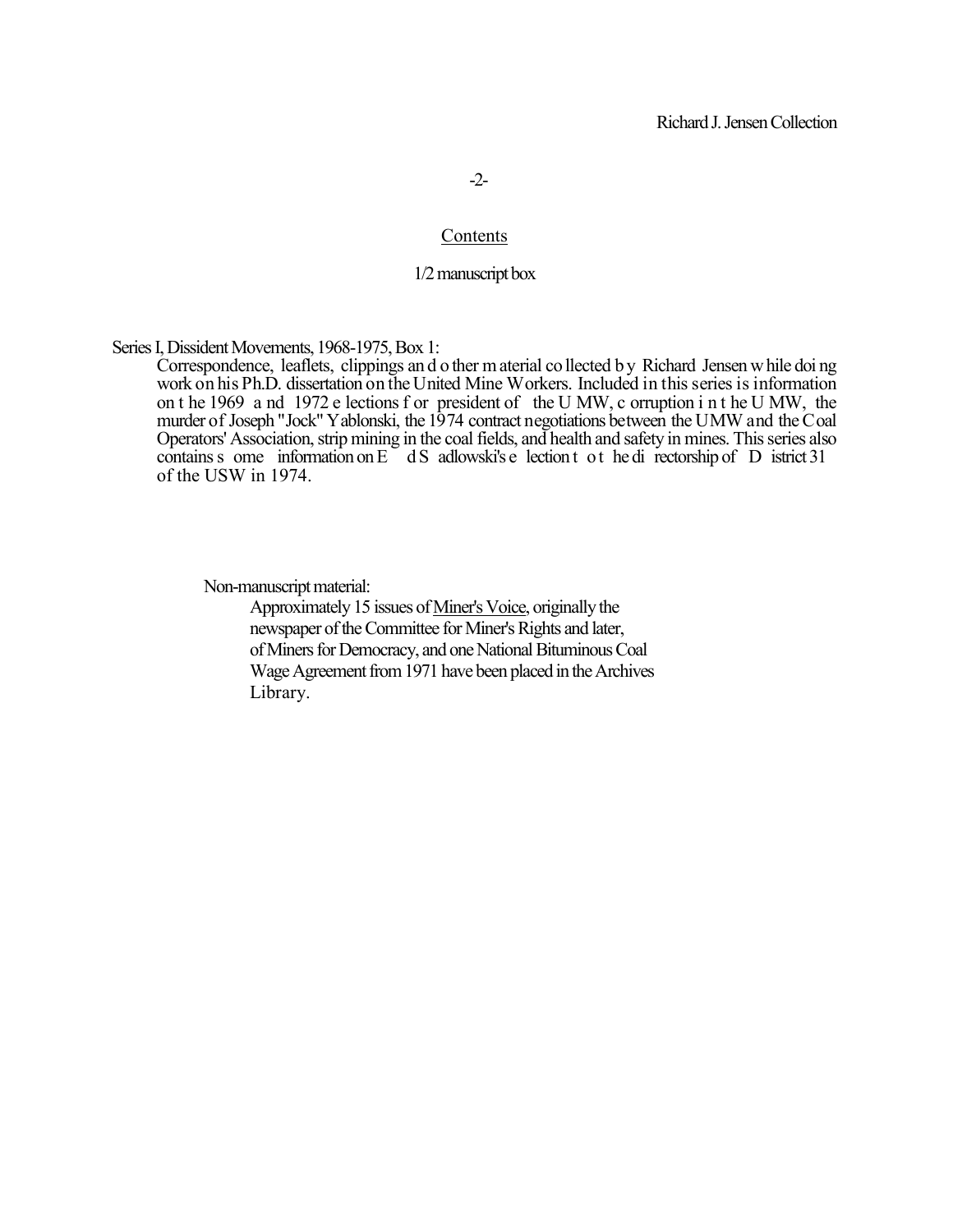# Series I

### Dissident Movements, 1968-1975 Box 1

Correspondence, leaflets, clippings and other material collected by Richard Jensen while doing work on his Ph.D. dissertation on the United Mine Workers. Included in this series is information on the 1969 and 1972 elections for president of the UMW, corruption in the UMW, the murder of Joseph "Jock" Yablonski, the 1974 contract negotiations between the UMW and the Bituminous Coal Operators' Association, strip mining in the coal fields, and health and safety in the coal mines. This series also contains information on Ed Sadlowski's election to the directorship of District 31 of the United Steel Workers in 1974. T his series is arranged alphabetically by subject or by type of material.

#### Box 1

- 1. United Mine Workers, Contract Negotiations, 1974<br>2. United Mine Workers. Correspondence. 1973-74
- 2. United Mine Workers, Correspondence, 1973-74
- 3-4. United Mine Workers, Elections, 1969, 1972
	- 5. United Mine Workers, Newspaper, 1971
	- 6. Untied Mine Workers, Speeches and Press Releases, 1968-71
- 7. United Steel Workers, Correspondence, 1975<br>8-9. United Steel Workers, Elections, 1973-1974
- 8-9. United Steel Workers, Elections, 1973-1974